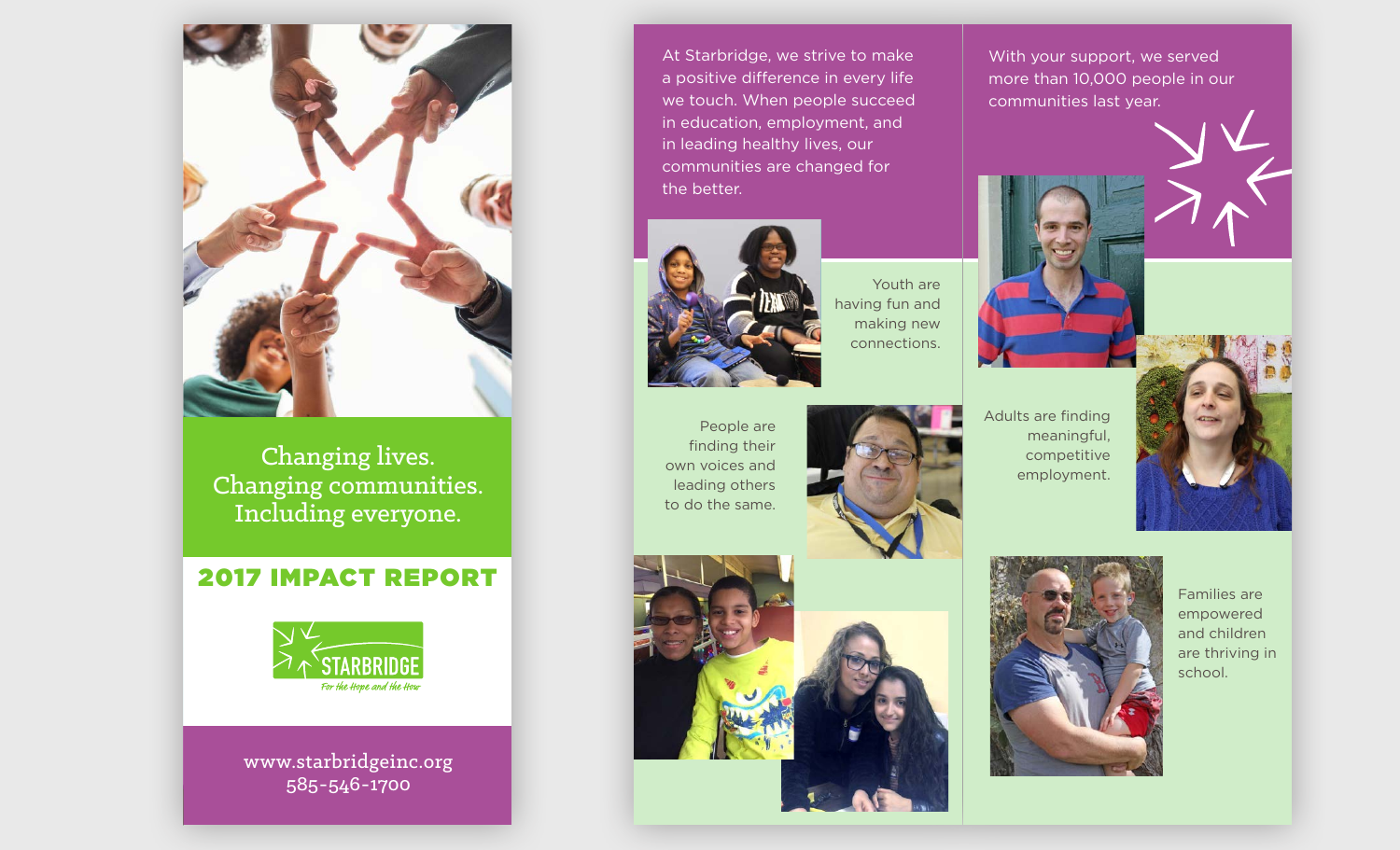## Impact by the Numbers

2,088

*people partnered with Starbridge to gain the supports they need for fulfi lling,* healthy living*.*



"I like to do the drumming with other people who also enjoy it. I like how it's all ages and I get to meet new people. I can relate to the other people there because we like the same stuff."

— Dianna Douglas

# 4,067

*people worked with Starbridge or participated in workshops to realize be er* education *outcomes.*



"I wanted to be a voice for Gavin, to be informed on what was available for his education. Gavin needs to have the opportunity to be all he can be."

— Ron Knapp

### 524

*people participated in Starbridge leadership and advocacy programs to* transform communities*.*



"A lot of times, people don't know what their potential is, what is available for them and how to make the system work. The sky is the limit. If you put your mind to it, nearly anything can be accomplished."

— Joseph Santacesaria

### 308

*people partnered with Starbridge to fi nd jobs or prepare for fulfi lling*  employment *opportunities.*



"Keep plugging away. Don't give up. It took time but I kept going."

— Yasin Gunay



#### *Thank you, Starbridge supporters!*

*None of this is possible without you.* For a list of donors, please see www.starbridgeinc.org/2017donors



*Partnering with people who have disabilities, their families, and others who support them.*